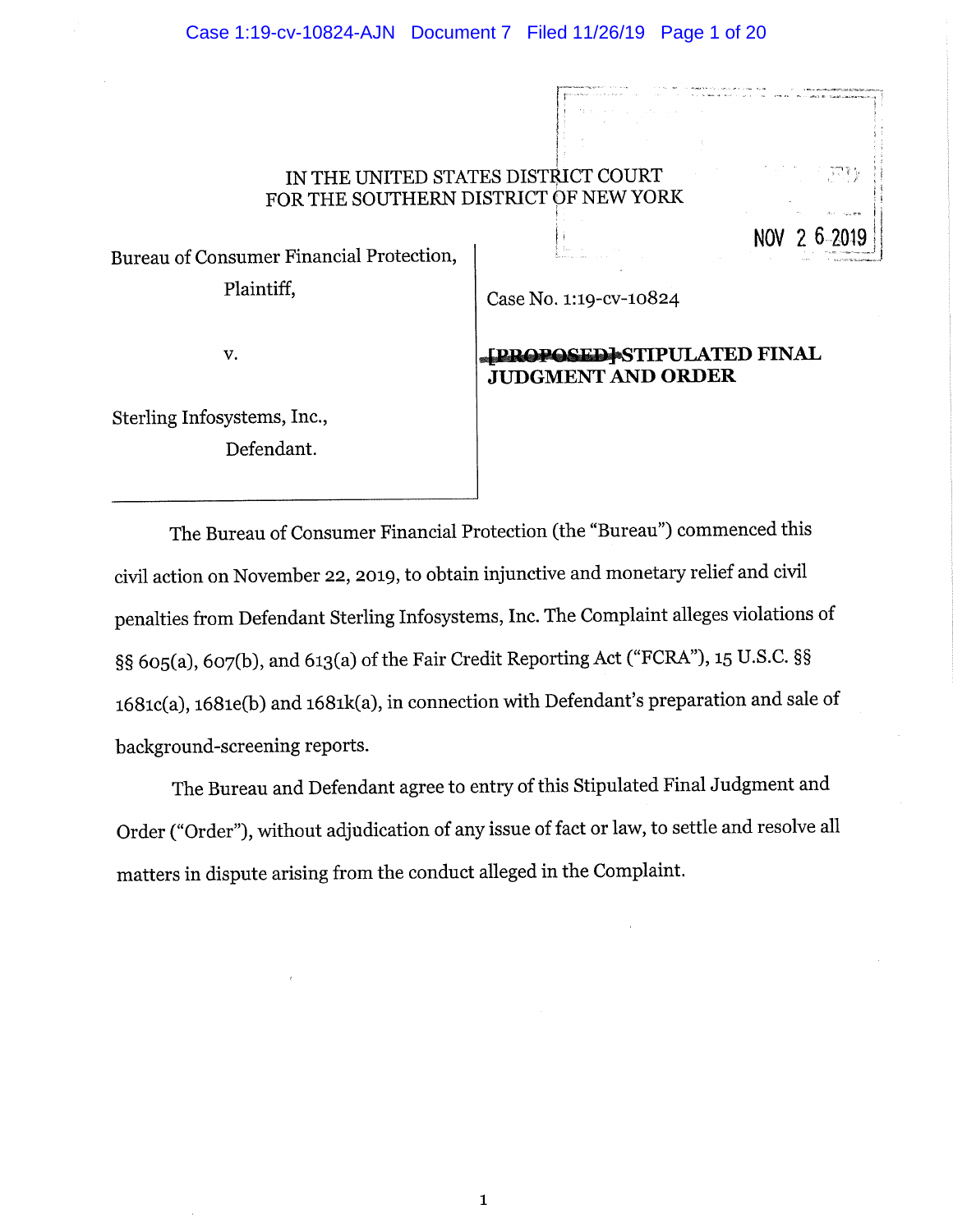## THEREFORE, it is ORDERED:

#### **FINDINGS**

This Court has jurisdiction over the parties and the subject matter of this  $1.$ action.

Defendant neither admits nor denies any allegations in the Complaint,  $\overline{2}$ . except as specified in this Order. For purposes of this Order, Defendant admits the facts necessary to establish the Court's jurisdiction over it and the subject matter of this action.

Defendant waives all rights to seek judicial review or otherwise challenge 3. or contest the validity of this Order and any claim it may have under the Equal Access to Justice Act, 28 U.S.C. § 2412, concerning the prosecution of this action to the date of this Order. Each Party agrees to bear its own costs and expenses, including, without limitation, attorneys' fees.

Entry of this Order is in the public interest. 4.

#### **DEFINITIONS**

The following definitions apply to this Order: 5.

a. "Affected Consumers" means the approximately 7,100 Applicants:

- i. Who, based on Defendant's Salesforce disputes data, between December 16, 2012 and July 31, 2016, disputed a criminal record on their Consumer Report prepared by Defendant resulting in a Qualifying Dispute; and
- ii. Whose amended Consumer Report did not contain any criminal records.

 $\overline{2}$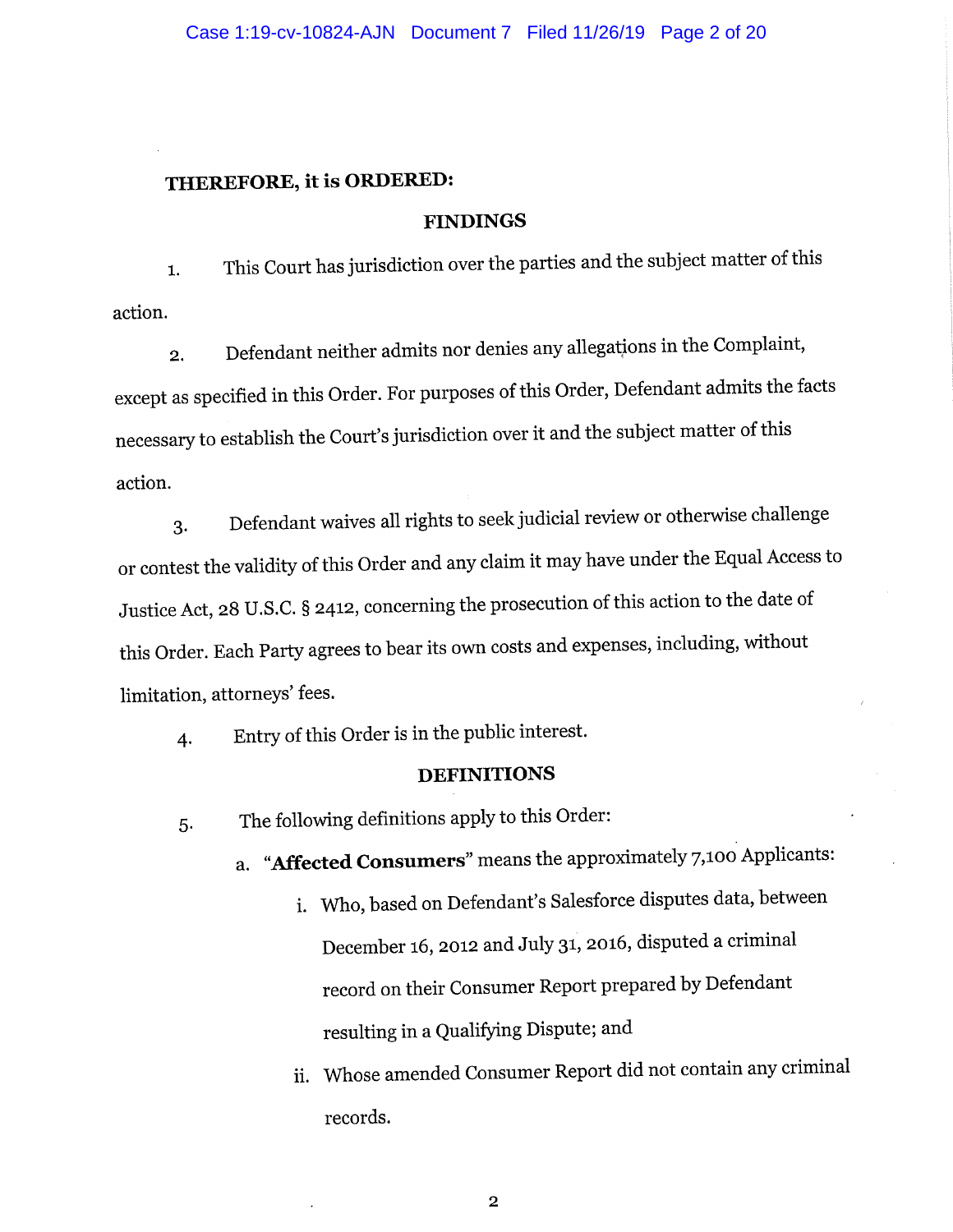- b. "Applicant" means a consumer who applied for an Employment Opportunity with a Client and who was the subject of a Consumer Report generated by Defendant between December 16, 2012 and July 31, 2016.
- c. "Board" means Defendant's duly-elected and acting Board of Directors.
- d. "Consumer Report" has the meaning provided in the FCRA, 15 U.S.C. § 1681 et seq., and any amendments thereto. As of the date of entry of this Order, "Consumer Report" is defined under the FCRA as any written, oral, or other communication of any information by a Consumer Reporting Agency bearing on a consumer's credit worthiness, credit standing, credit capacity, character, general reputation, personal characteristics, or mode of living which is used or expected to be used or collected in whole or in part for the purpose of serving as a factor in establishing the consumer's eligibility for (A) credit or insurance to be used primarily for personal, family, or household purposes; (B) employment purposes; or (C) any other purpose authorized under § 604, 15 U.S.C. § 1681b.
	- e. "Consumer Reporting Agency" or "CRA" has the meaning provided in the FCRA, 15 U.S.C. § 1681 et seq., and any amendments thereto. As of the date of entry of this Order, "Consumer Reporting Agency" is defined under the FCRA as any person which, for monetary fees, dues, or on a cooperative nonprofit basis, regularly engages in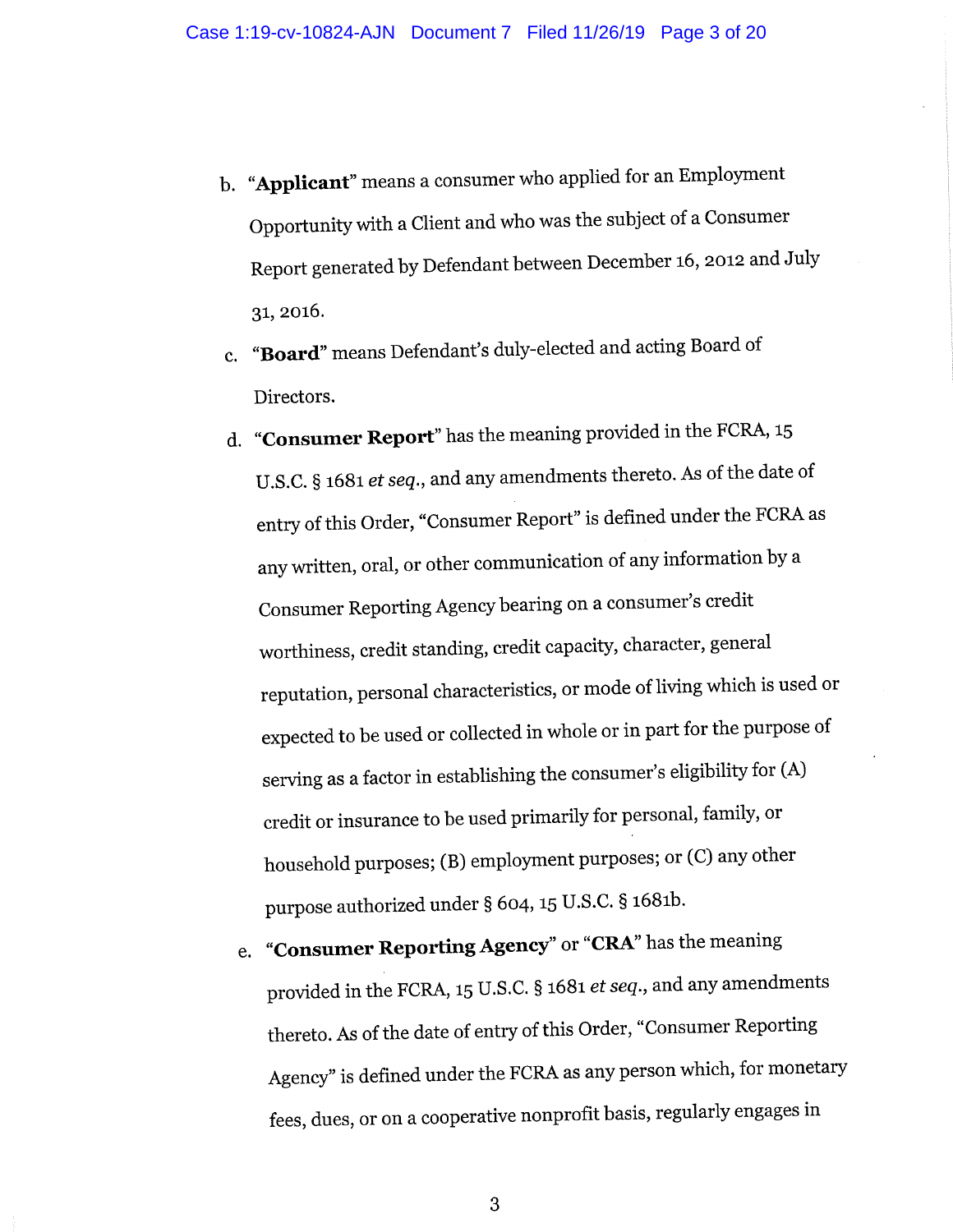whole or in part in the practice of assembling or evaluating consumer credit information or other information on consumers for the purpose of furnishing Consumer Reports to third parties, and which uses any means or facility of interstate commerce for the purpose of preparing or furnishing Consumer Reports.

- "Defendant" means Sterling Infosystems, Inc., doing business as  $f_{\cdot}$ Sterling, and its successors and assigns.
- "Effective Date" means the date on which this Order is issued. g.
- h. "Client" means a client of Defendant that obtains a Consumer Report on an Applicant from Defendant.
- "Employment Opportunity" means an employment opportunity i. that resulted in a Client ordering one or more Consumer Reports from Defendant for the Client's use in considering Applicant(s) for the employment opportunity. The employment opportunity could represent, among other things, a different position or promotion for an Applicant.
- "Enforcement Director" means the Assistant Director of the Office j. of Enforcement for the Bureau of Consumer Financial Protection, or his or her delegate.
- k. "HRI Designations" means High Risk Indicator Designations or other similar characterization of an address that an Applicant may have lived at as high risk as applied by an independent third party to certain consumer address information.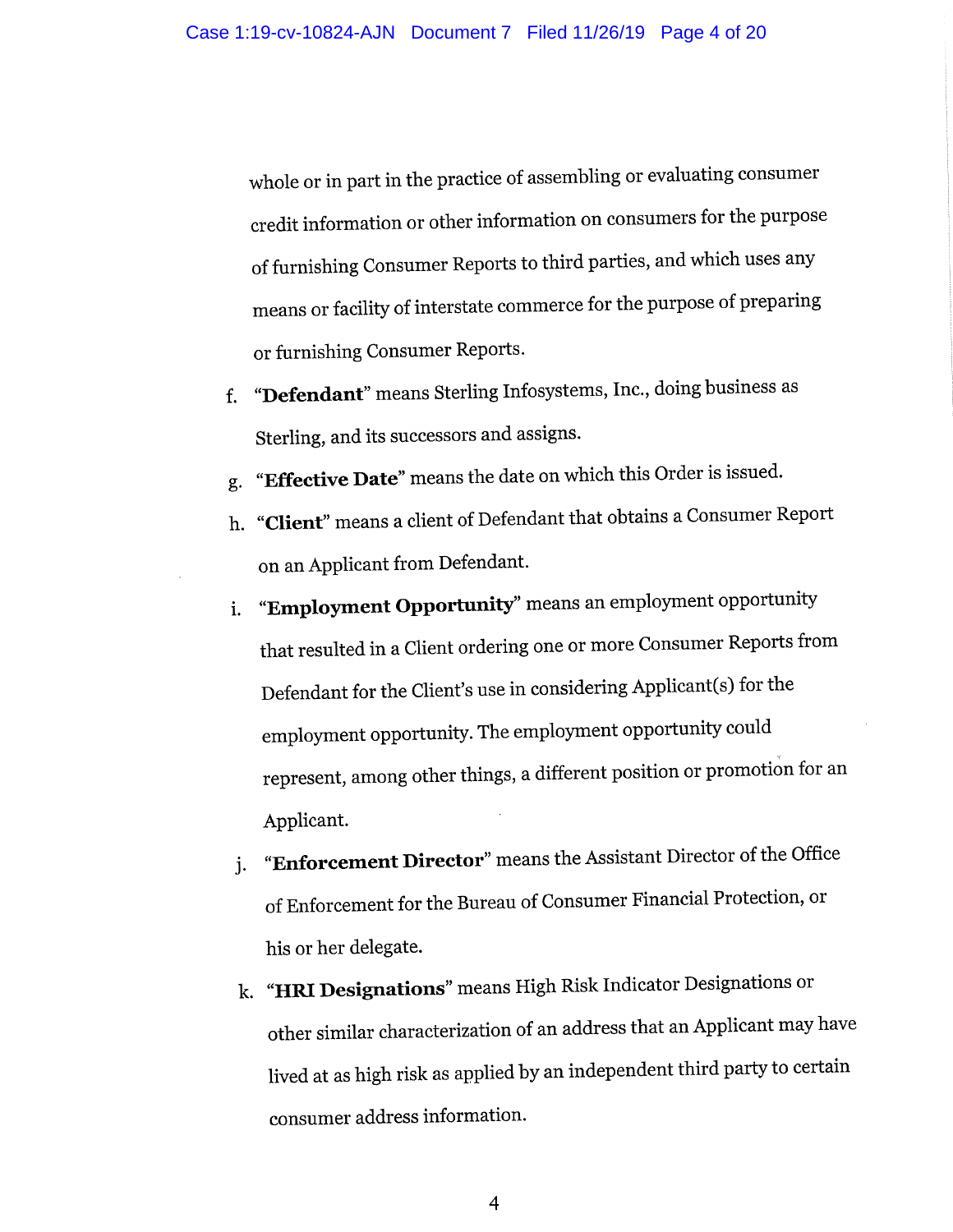- "Qualifying Dispute" means a dispute submitted between December  $\mathbf{1}$ 16, 2012 and July 31, 2016 that was resolved with the determination that a criminal record on the Consumer Report did not belong to the Applicant.
- m. "Related Consumer Action" means a private action by or on behalf of one or more consumers or an enforcement action by another governmental agency brought against Defendant based on substantially the same facts as described in the Complaint.

## **CONDUCT RELIEF**

#### I

# **Conduct Requirements**

## IT IS FURTHER ORDERED that:

Defendant and its officers, agents, servants, employees, and attorneys, and 6. all other persons in active concert or participation with them who have actual notice of this Order, whether acting directly or indirectly, may not violate §§ 605(a)(2) and (5), 607(b), and 613(a) of the FCRA, 15 U.S.C. §§ 1681c(a)(2) and (5), 1681e(b), 1681k(a), and must take the following affirmative actions:

- a. Whenever Defendant prepares a Consumer Report, follow reasonable procedures to assure maximum possible accuracy of the information concerning the individual about whom the Consumer Report relates as required by § 607(b) of the FCRA, 15 U.S.C. § 1681e(b);
- b. Whenever Defendant furnishes a Consumer Report for employment purposes for which it compiles and reports items of information on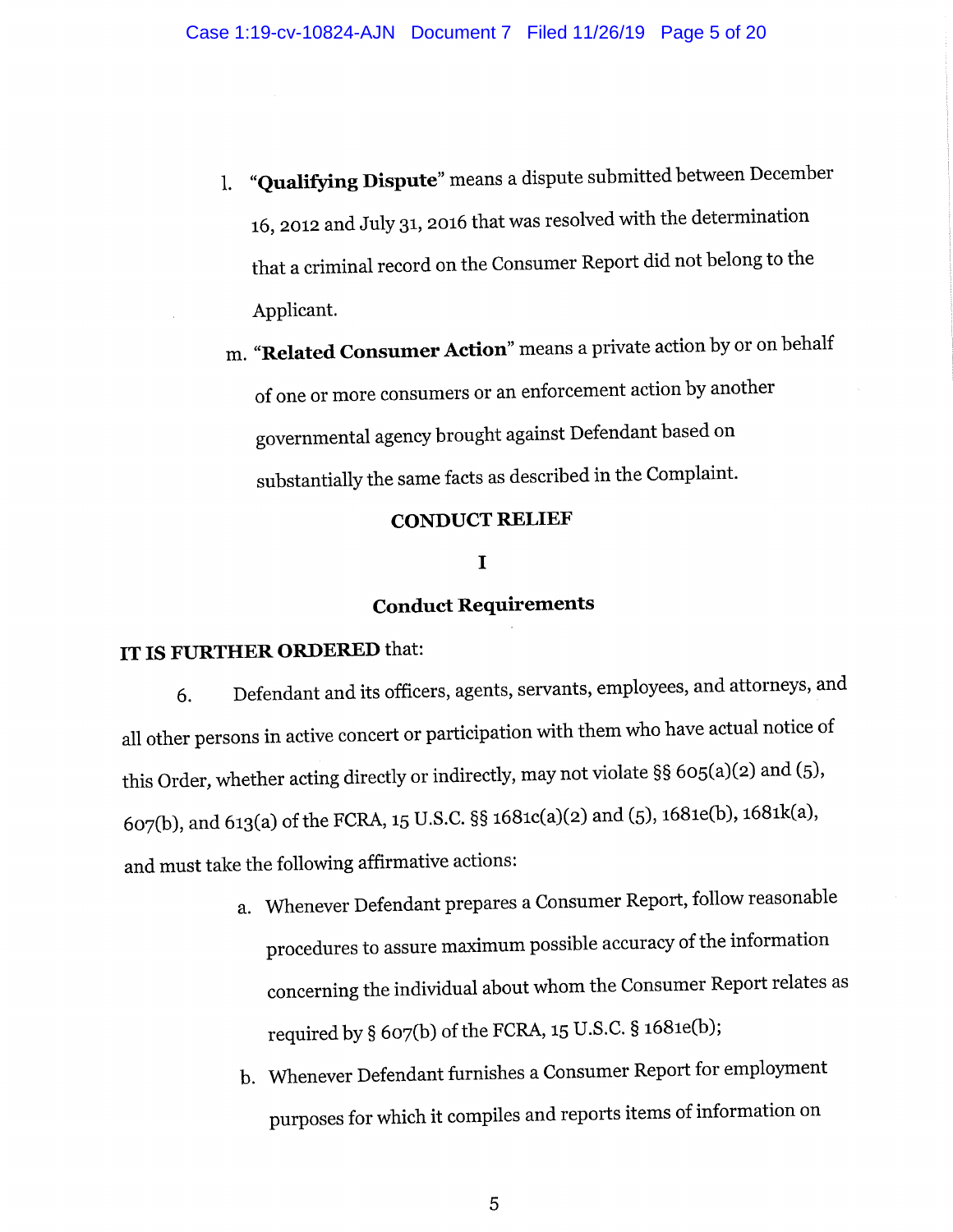consumers which are matters of public record and are likely to have an adverse effect upon a consumer's ability to obtain employment, either (1) notify consumers in accordance with  $\S$  613(a)(1) of the FCRA, 15 U.S.C. § 1681k(a)(1); or (2) maintain strict procedures designed to ensure that whenever public record information which is likely to have an adverse effect on a consumer's ability to obtain employment is reported it is complete and up-to-date as required by § 613(a)(2) of the FCRA, 15 U.S.C. § 1681k(a)(2);

- c. Follow procedures to prevent the reporting of outdated non-conviction adverse items of information, as proscribed by § 605(a)(2) and (5) of the FCRA, 15 U.S.C. § 1681c;
- d. For five (5) years from the Effective Date, remain registered on the Bureau's Company Portal to the extent that such registration does not entail material changes to a registrant's obligations from those currently in place. Defendant, in connection with responding to consumer complaints and inquiries submitted through the Portal, whether acting directly or indirectly, shall comply with the substantive requirements of § 1034(b) and (c) of the CFPA, 12 U.S.C. §§ 5534(b) and  $(c)$ ; and
- e. For five (5) years from the Effective Date, not provide HRI Designations to its clients.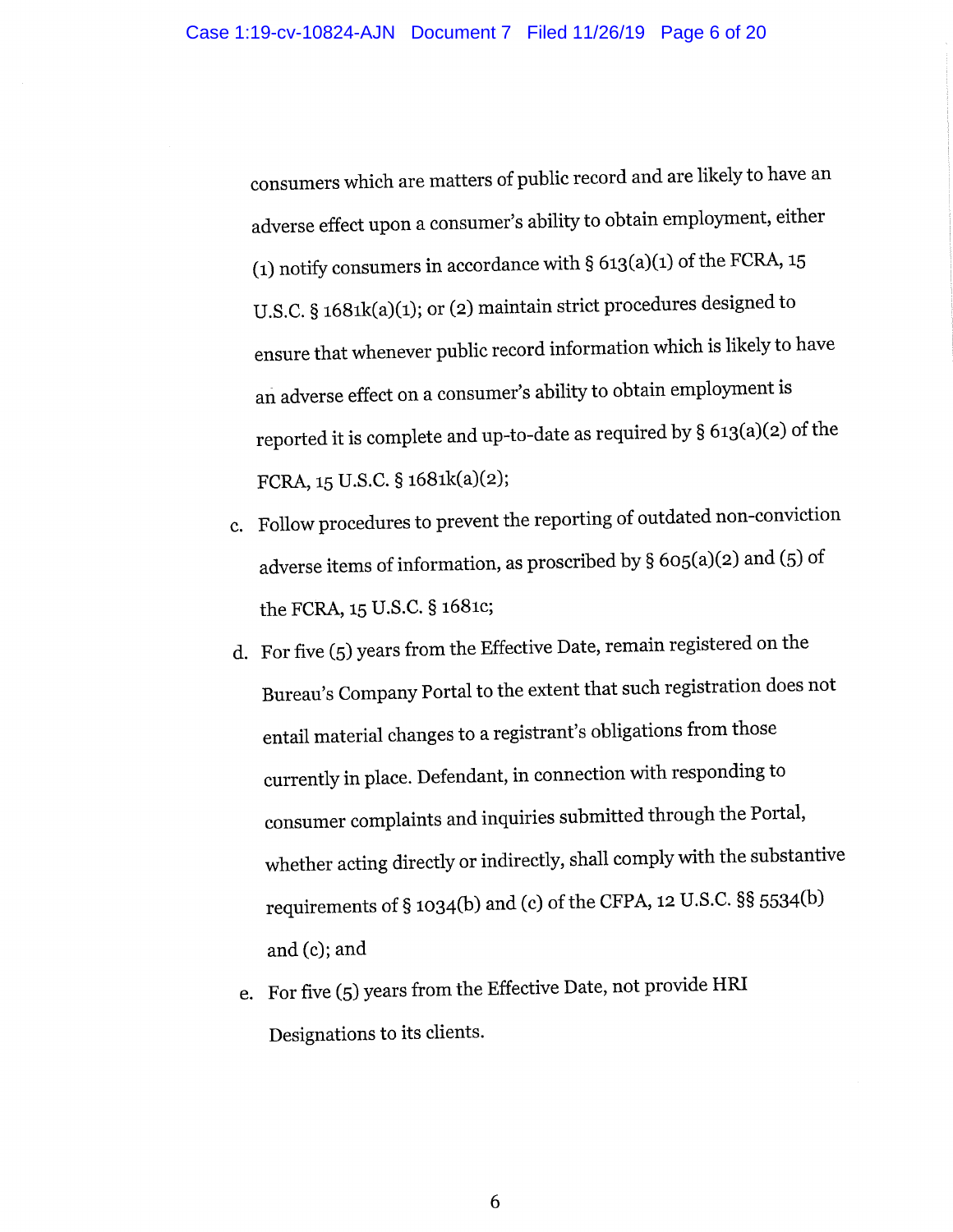$\mathbf{I}$ 

# **Compliance Committee**

# IT IS FURTHER ORDERED that:

Defendant must establish a Compliance Committee. Within fourteen (14) 7. days of the Effective Date, Defendant must provide in writing to the Enforcement Director the name of each member of the Compliance Committee. If there is a change of membership to the Compliance Committee in the five (5) years following the Effective Date, Defendant must submit the name of any new member in writing to the **Enforcement Director.** 

For five (5) years, the Compliance Committee will be responsible for 8. monitoring and coordinating Defendant's adherence to the provisions of this Order. During that time, the Compliance Committee must meet at least once every two months and must maintain minutes of its meetings. Defendant must include a summary of the Compliance Committee's work in the annual Compliance Reports submitted by Defendant, as discussed in Section VII. The Board must oversee the Compliance Committee.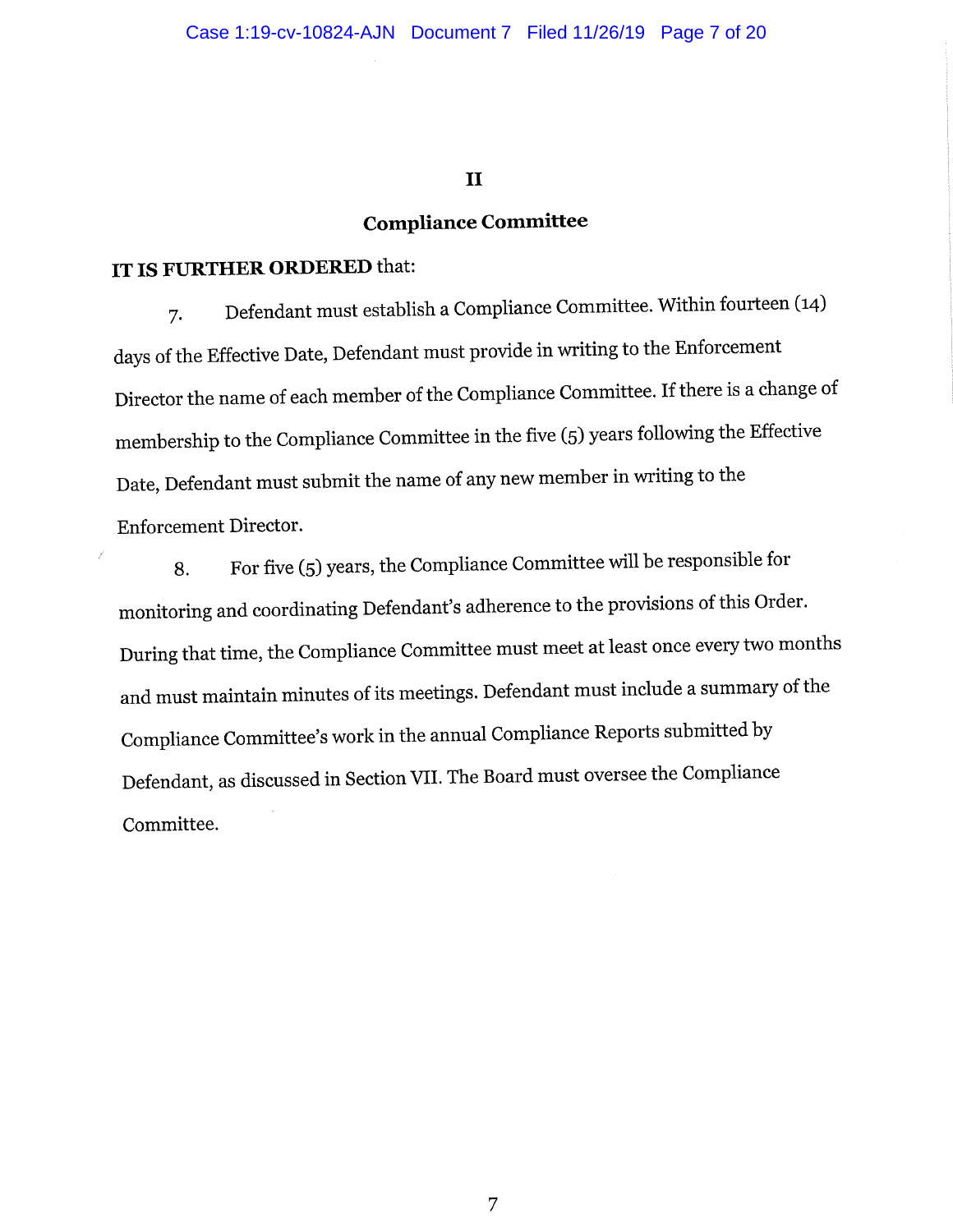## III

## Role of the Board

# IT IS FURTHER ORDERED that:

The Board, or a committee thereof, must review all submissions (including **q.** plans, reports, programs, policies, and procedures) required by this Order prior to submission to the Bureau.

Although this Order requires Defendant to submit certain documents for 10. the review or non-objection by the Enforcement Director, the Board will have the ultimate responsibility for proper and sound management of Defendant and for ensuring that Defendant complies with Federal consumer financial law and this Order.

In each instance that this Order requires the Board to ensure adherence to, 11. or perform certain obligations of Defendant, the Board must:

- a. Authorize whatever actions are necessary for Defendant to fully comply with the Order;
- b. Require timely reporting by management to the Board on the status of compliance obligations; and
- c. Require timely and appropriate corrective action to remedy any material non-compliance with any failures to comply with Board directives related to this Section.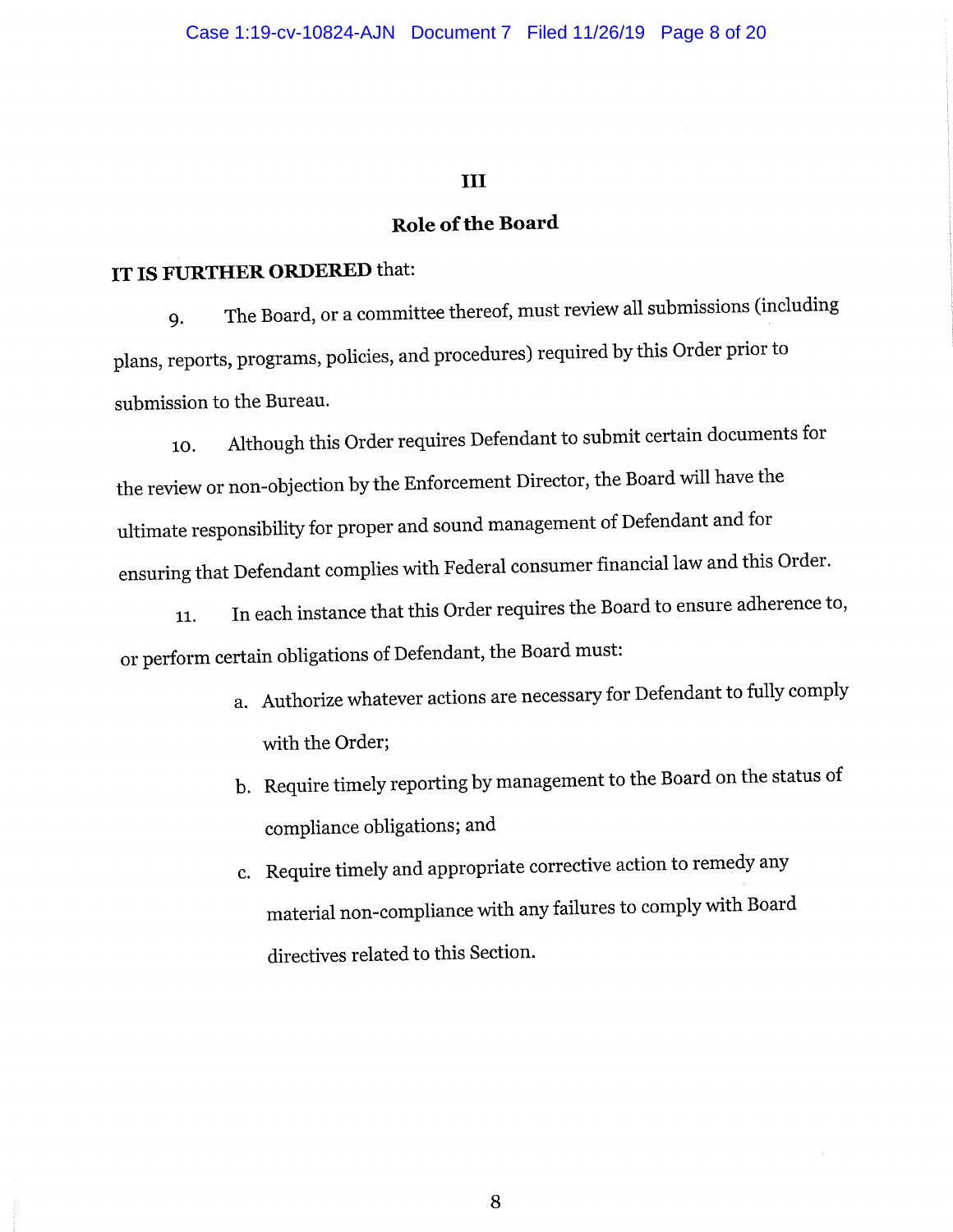#### **MONETARY PROVISIONS**

#### $\mathbf{v}$

#### **Order to Pay Redress**

## IT IS FURTHER ORDERED that:

Within ten (10) days of the Effective Date, Defendant must reserve or 12. deposit into a segregated deposit account \$6 million for the purpose of providing redress to Affected Consumers as required by this Section ("Redress Fund").

Within forty-five (45) days of the Effective Date, Defendant must submit to 13. the Enforcement Director for review and non-objection a comprehensive written plan for providing redress to Affected Consumers consistent with this Order ("Redress Plan"). The Enforcement Director will have the discretion to make a determination of non-objection to the Redress Plan or direct Defendant to revise it. If the Enforcement Director directs Defendant to revise the Redress Plan, Defendant must make the revisions and resubmit the Redress Plan to the Enforcement Director within thirty (30) days. After receiving notification that the Enforcement Director has made a determination of non-objection to the Redress Plan, Defendant must implement and adhere to the steps, recommendations, deadlines, and timeframes outlined in the Redress Plan.

- The Redress Plan must: 14.
	- a. Specify the methodology for identifying the Affected Consumers, including through Defendant's Salesforce dispute database and any other records that identify Applicants who disputed the accuracy of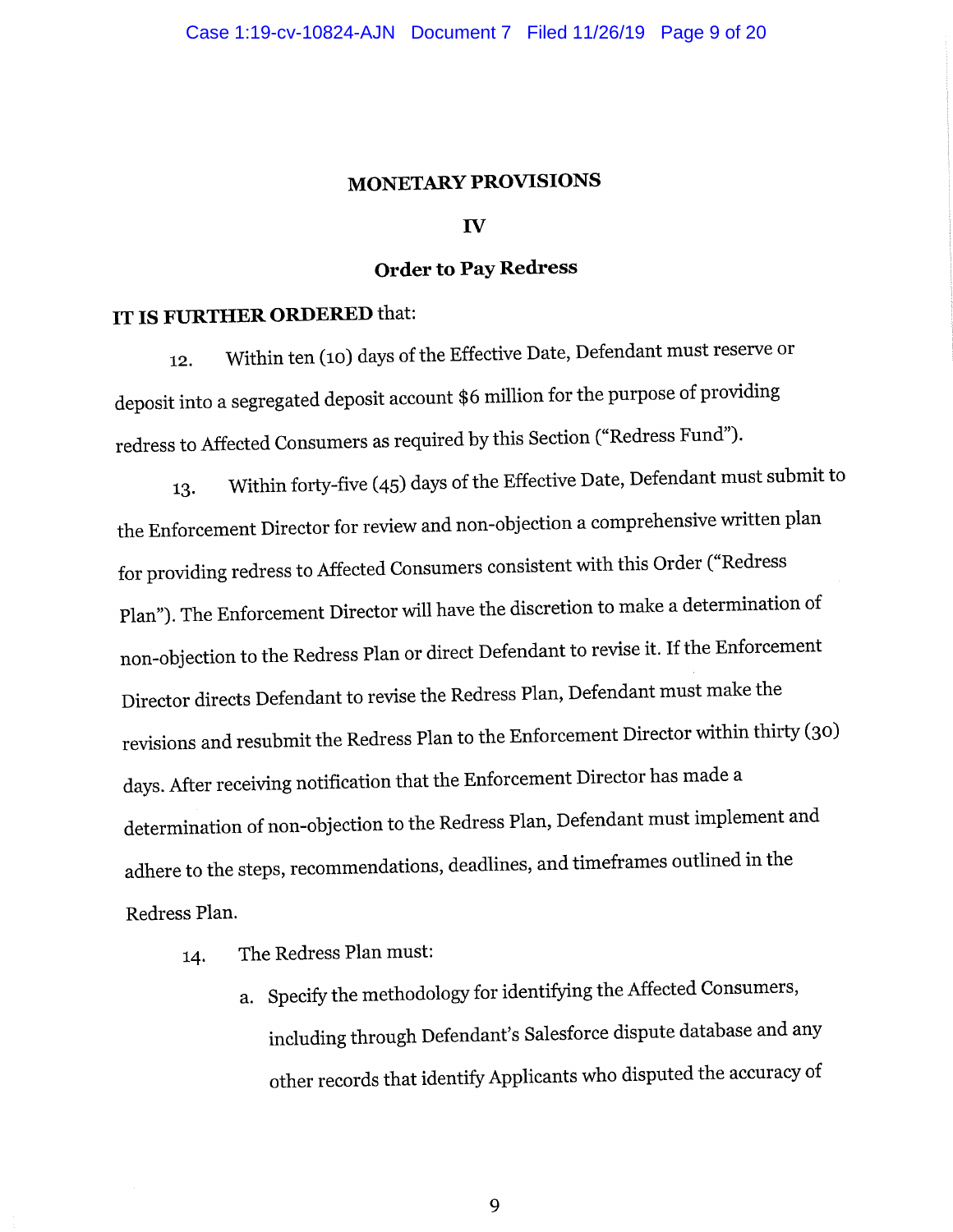Defendant's Consumer Reports based on the inclusion of criminal records that did not belong to them;

- b. Describe the notification Defendant will mail to all Affected Consumers with each redress payment ("Redress Notice");
- c. Require Defendant to compensate by check each Affected Consumer on a pro rata basis, with each Affected Consumer receiving a share of the Redress Fund that is proportionate to the number of Qualifying Disputes involving each Affected Consumer;
- d. Describe how Defendant will contact Affected Consumers for the purpose of providing redress, and the steps Defendant will take with respect to Affected Consumers whose mailed Redress Notice may be returned to Defendant as undeliverable for any reason, including, at a minimum, using the National Change of Address System to attempt to obtain a current physical address for any Affected Consumer and to promptly re-mail all returned letters to current physical addresses;
- e. Require that if a redress check for any Affected Consumer is returned to Defendant, or if a current mailing address cannot be identified using the National Change of Address System, Defendant must retain the redress amount of such consumer for a period of one hundred eighty (180) days from the date the check was originally mailed, during which period such amount may be claimed by such consumer upon appropriate proof of identity;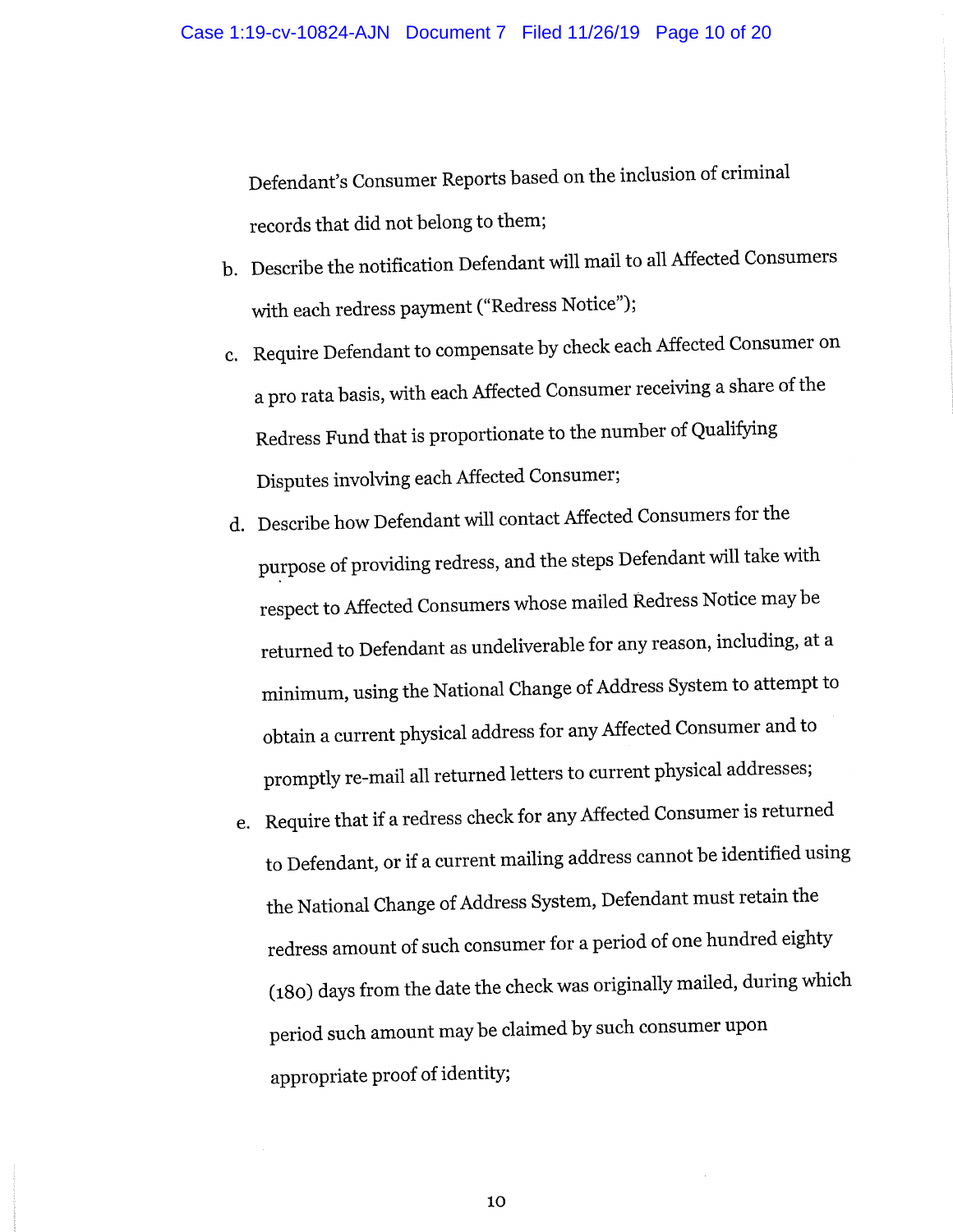- Provide that Defendant shall pay all costs of administering the Redress  $f_{\tau}$ Plan as required by this Section; and
- g. Consistent with the terms of this Order, set forth all procedures, deadlines, and timeframes for completing each step of the plan.

The redress payments described herein constitute compensation for 15. damage or harm that was or may have been caused by a violation or potential violation of law.

After completing the Redress Plan, if the amount of redress provided to 16. Affected Consumers is less than the Redress Fund, within thirty (30) days of the completion of the Redress Plan, Defendant must pay to the Bureau, by wire transfer to the Bureau or to the Bureau's agent, and according to the Bureau's wiring instructions, the difference between the amount of redress provided to Affected Consumers and the Redress Fund.

The Bureau may use these remaining funds to pay additional redress to 17. Affected Consumers. If the Bureau determines, in its sole discretion, that additional redress to Affected Consumers is wholly or partially impracticable or otherwise inappropriate, or if funds remain after the additional redress is completed, the Bureau will deposit any remaining funds in the U.S. Treasury as disgorgement. Defendant will have no right to challenge any actions that the Bureau or its representatives may take under this paragraph.

Defendant may not condition the payment of any redress to any Affected 18. Consumer under this Order on that Affected Consumer waiving any right.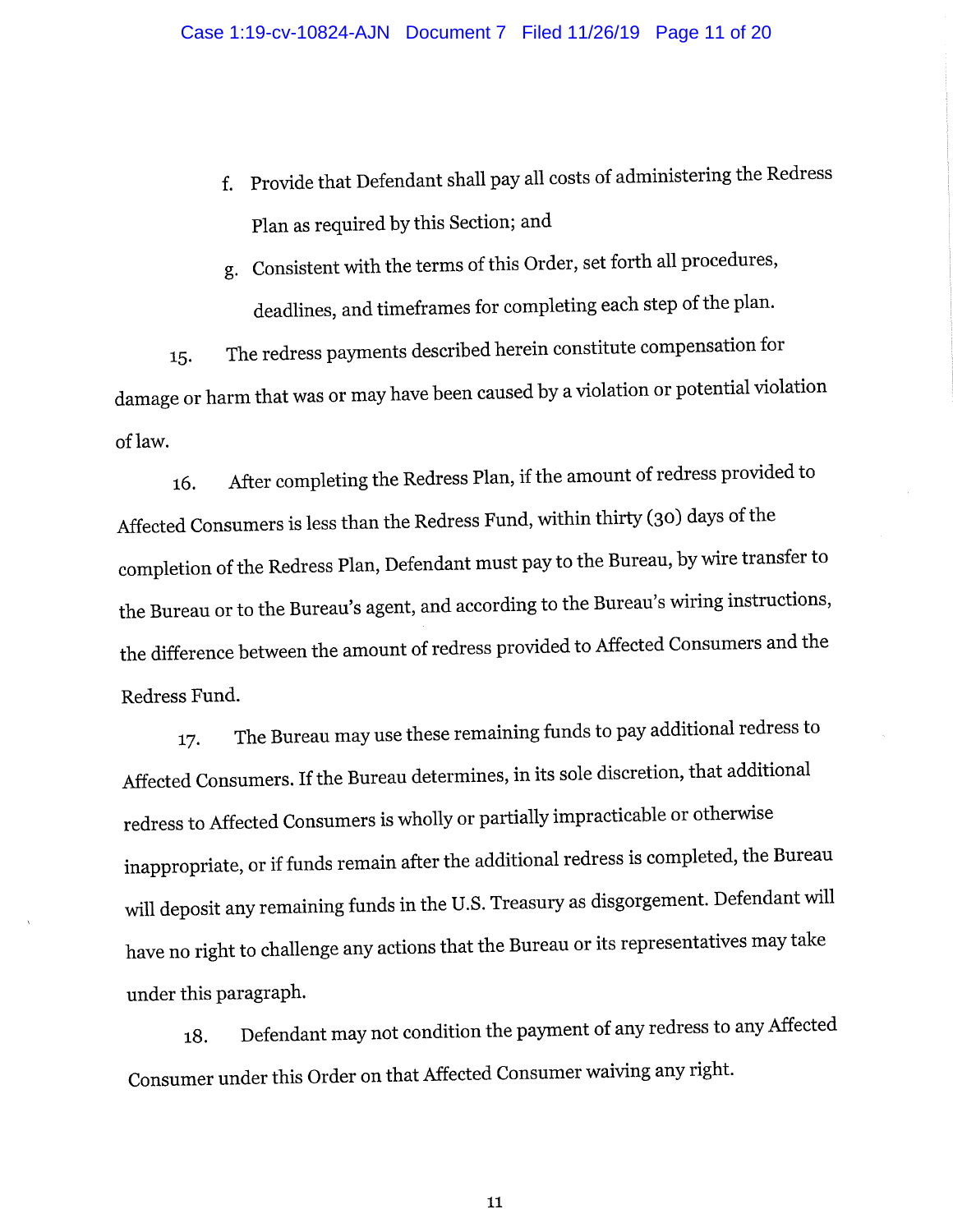$\overline{\mathbf{V}}$ 

# **Order to Pay Civil Money Penalty**

### IT IS FURTHER ORDERED that:

Under § 1055(c) of the CFPA, 12 U.S.C. § 5565(c), by reason of the 19. violations of law alleged in the Complaint, and taking into account the factors in 12 U.S.C. § 5565(c)(3), Defendant must pay a civil money penalty of \$2.5 million to the Bureau.

Within ten (10) days of the Effective Date, Defendant must pay the civil 20. money penalty by wire transfer to the Bureau or to the Bureau's agent in compliance with the Bureau's wiring instructions.

The civil money penalty paid under this Order will be deposited in the Civil 21. Penalty Fund of the Bureau as required by § 1017(d) of the CFPA, 12 U.S.C. § 5497(d).

Defendant must treat the civil money penalty paid under this Order as a 22. penalty paid to the government for all purposes. Regardless of how the Bureau ultimately uses those funds, Defendant may not:

- a. Claim, assert, or apply for a tax deduction, tax credit, or any other tax benefit for any civil money penalty paid under this Order; or
- b. Seek or accept, directly or indirectly, reimbursement or indemnification from any source, including but not limited to payment made under any insurance policy, with regard to any civil money penalty paid under this Order.

To preserve the deterrent effect of the civil money penalty in any Related 23. Consumer Action, Defendant may not argue that Defendant is entitled to, nor may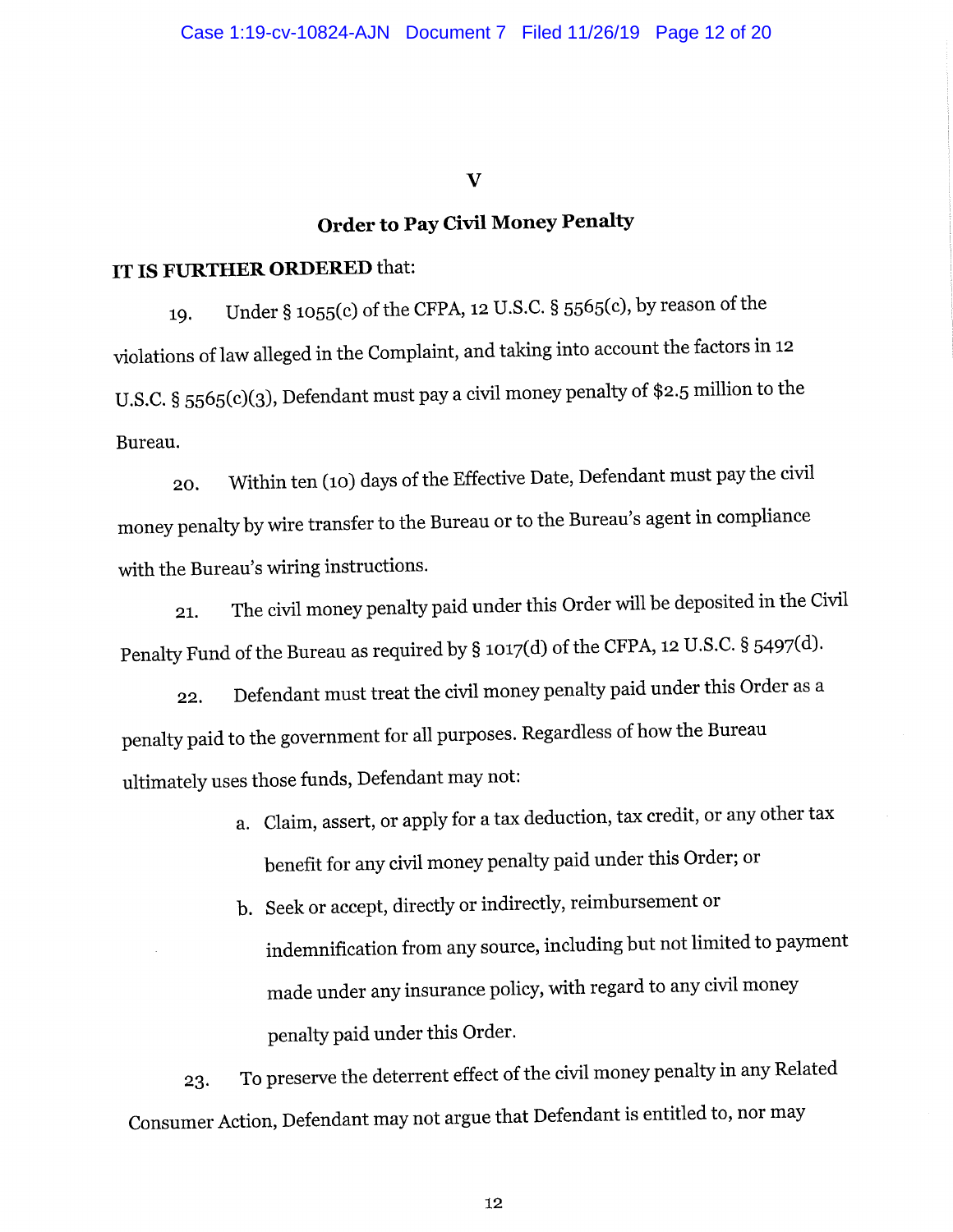Defendant benefit by, any offset or reduction of any compensatory monetary remedies imposed in a Related Consumer Action because of the civil money penalty paid in this action or because of any payment that the Bureau makes from the Civil Penalty Fund. If the court in any Related Consumer Action offsets or otherwise reduces the amount of compensatory monetary remedies imposed against Defendant based on the civil money penalty paid in this action or based on any payment that the Bureau makes from the Civil Penalty Fund, Defendant must, within thirty (30) days after entry of a final order granting such offset or reduction, notify the Bureau, and pay the amount of the offset or reduction to the U.S. Treasury. Such a payment will not be considered an additional civil money penalty and will not change the amount of the civil money penalty imposed in this action.

#### VI

# **Additional Monetary Provisions**

# IT IS FURTHER ORDERED that:

In the event of any default on Defendant's obligations to make payment 24. under this Order, interest, computed under 28 U.S.C. § 1961, as amended, will accrue on any outstanding amounts not paid from the date of default to the date of payment, and will immediately become due and payable.

Defendant relinquishes all dominion, control, and title to the funds paid 25. under this Order to the fullest extent permitted by law and no part of the funds may be returned to Defendant.

The facts alleged in the Complaint will be taken as true and be given 26. collateral estoppel effect, without further proof, in any subsequent civil litigation by or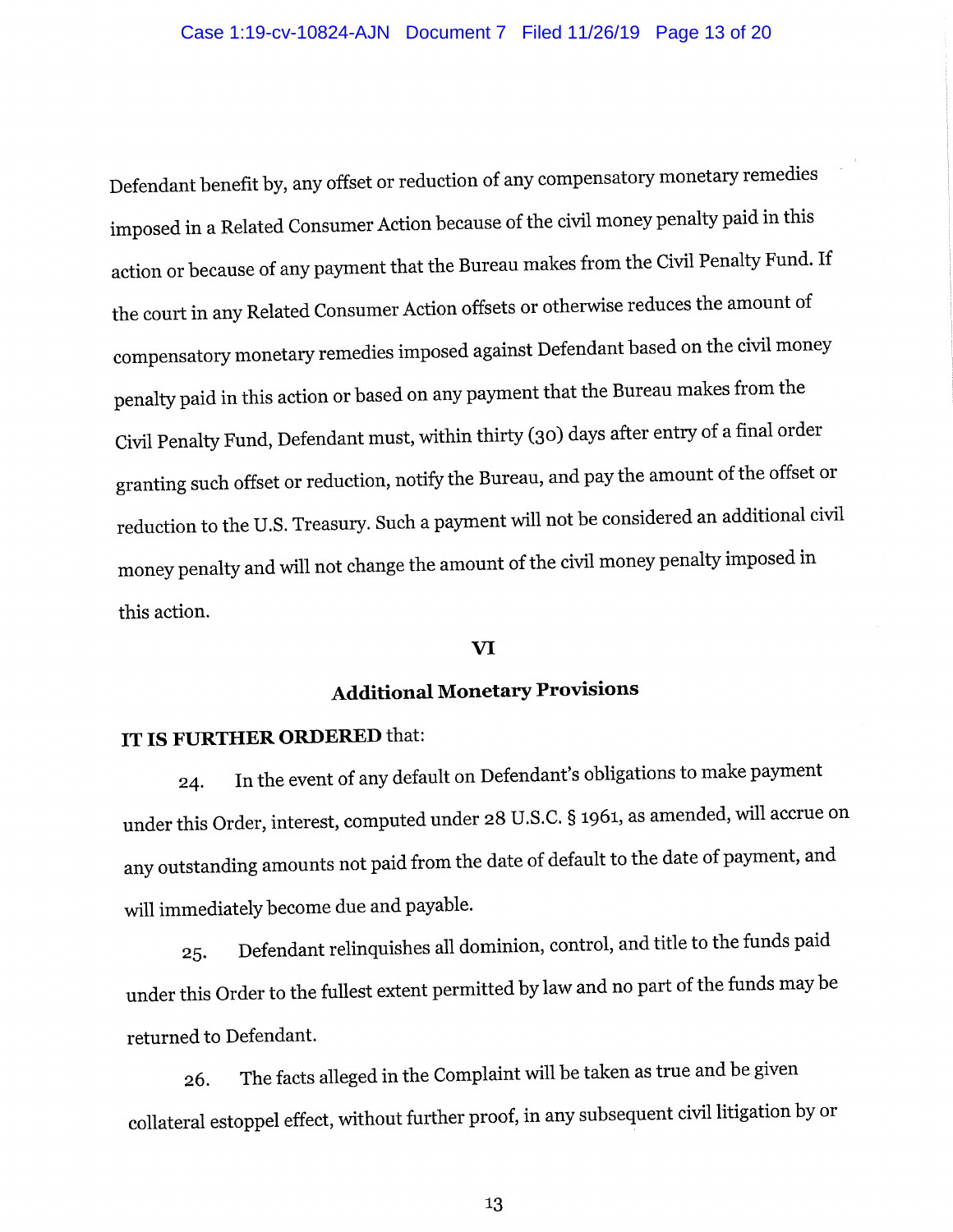#### Case 1:19-cv-10824-AJN Document 7 Filed 11/26/19 Page 14 of 20

on behalf of the Bureau, including in a proceeding to enforce its rights to any payment or monetary judgment under this Order, such as a nondischargeability complaint in any bankruptcy case.

The facts alleged in the Complaint establish all elements necessary to 27. sustain an action by the Bureau under § 523(a)(2)(A) of the Bankruptcy Code, 11 U.S.C. § 523(a)(2)(A), and for such purposes this Order will have collateral estoppel effect against Defendant, even in Defendant's capacity as debtor-in-possession.

Under 31 U.S.C. § 7701, Defendant, unless it already has done so, must 28. furnish to the Bureau its taxpayer identifying numbers, which may be used for purposes of collecting and reporting on any delinquent amount arising out of this Order.

For ten (10) years from the Effective Date, within thirty (30) days of the 29. entry of a final judgment, order, or settlement in a Related Consumer Action, Defendant must notify the Enforcement Director of the final judgment, order, or settlement in writing. That notification must indicate the amount of redress, if any, that Defendant paid or is required to pay to consumers and describe the consumers or classes of consumers to whom that redress has been or will be paid.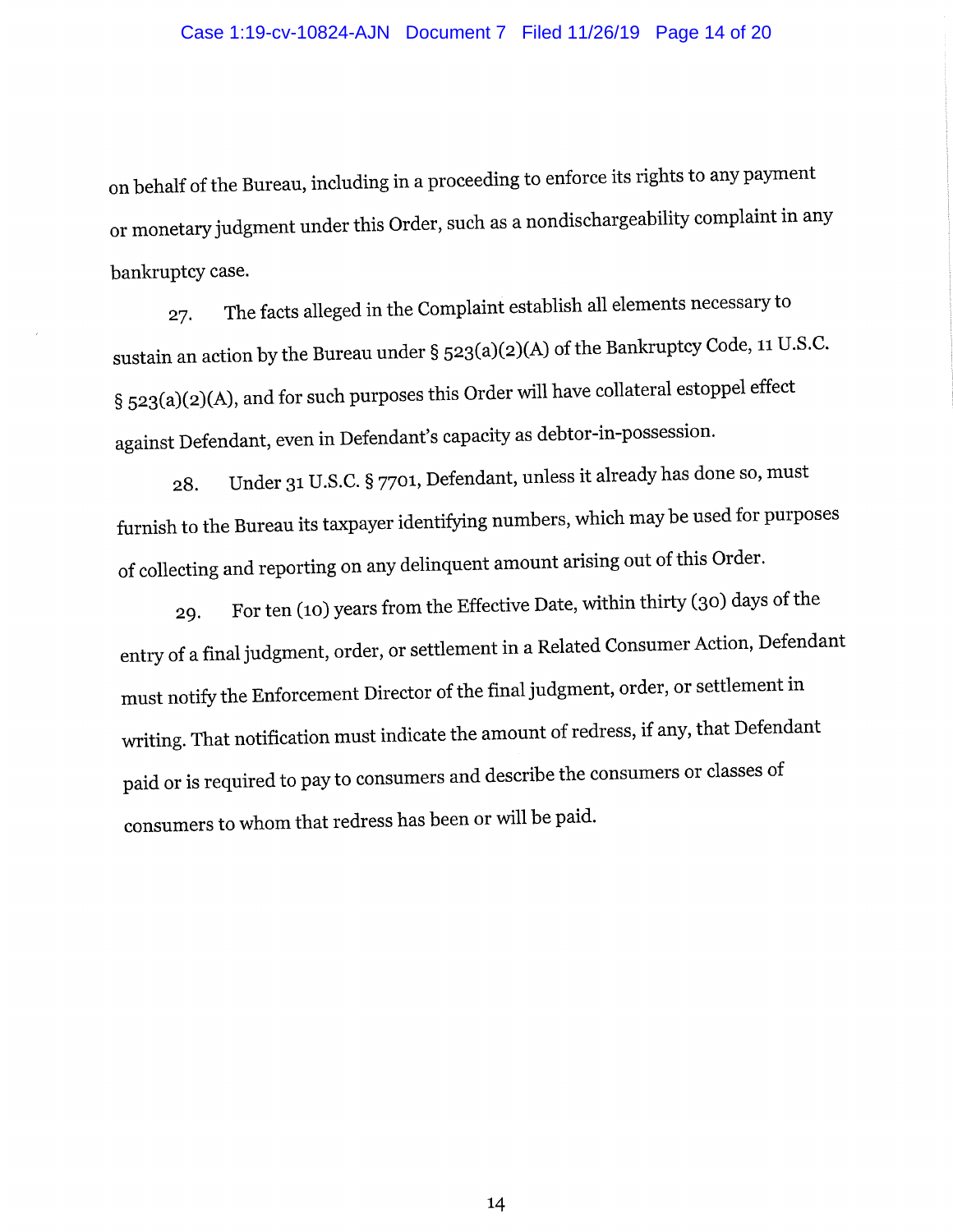#### **COMPLIANCE PROVISIONS**

#### VII

# **Reporting Requirements**

# IT IS FURTHER ORDERED that:

For ten (10) years from the Effective Date, Defendant must notify the 30. Bureau of any development that may affect compliance obligations arising under this Order, including but not limited to, a dissolution, assignment, sale, merger, or other action that would result in the emergence of a successor company; the creation or dissolution of a subsidiary, parent, or affiliate that engages in any acts or practices subject to this Order; the filing of any bankruptcy or insolvency proceeding by or against Defendant; or a change in Defendant's name or address. Defendant must provide this notice, if practicable, at least thirty (30) days before the development, but in any case no later than fourteen (14) days after the development.

Within 7 days of the Effective Date, Defendant must designate at least one 31. telephone number and email, physical, and postal address as points of contact, which the Bureau may use to communicate with Defendant.

For ten (10) years from the Effective Date, Defendant must report any 32. change in the information required to be submitted under Paragraph 31 at least thirty (30) days before the change or as soon as practicable after learning about the change, whichever is sooner.

Within one hundred twenty (120) days of the Effective Date, and again on 33. each of the first through fifth anniversaries of the Effective Date, Defendant must submit to the Enforcement Director an accurate written compliance progress report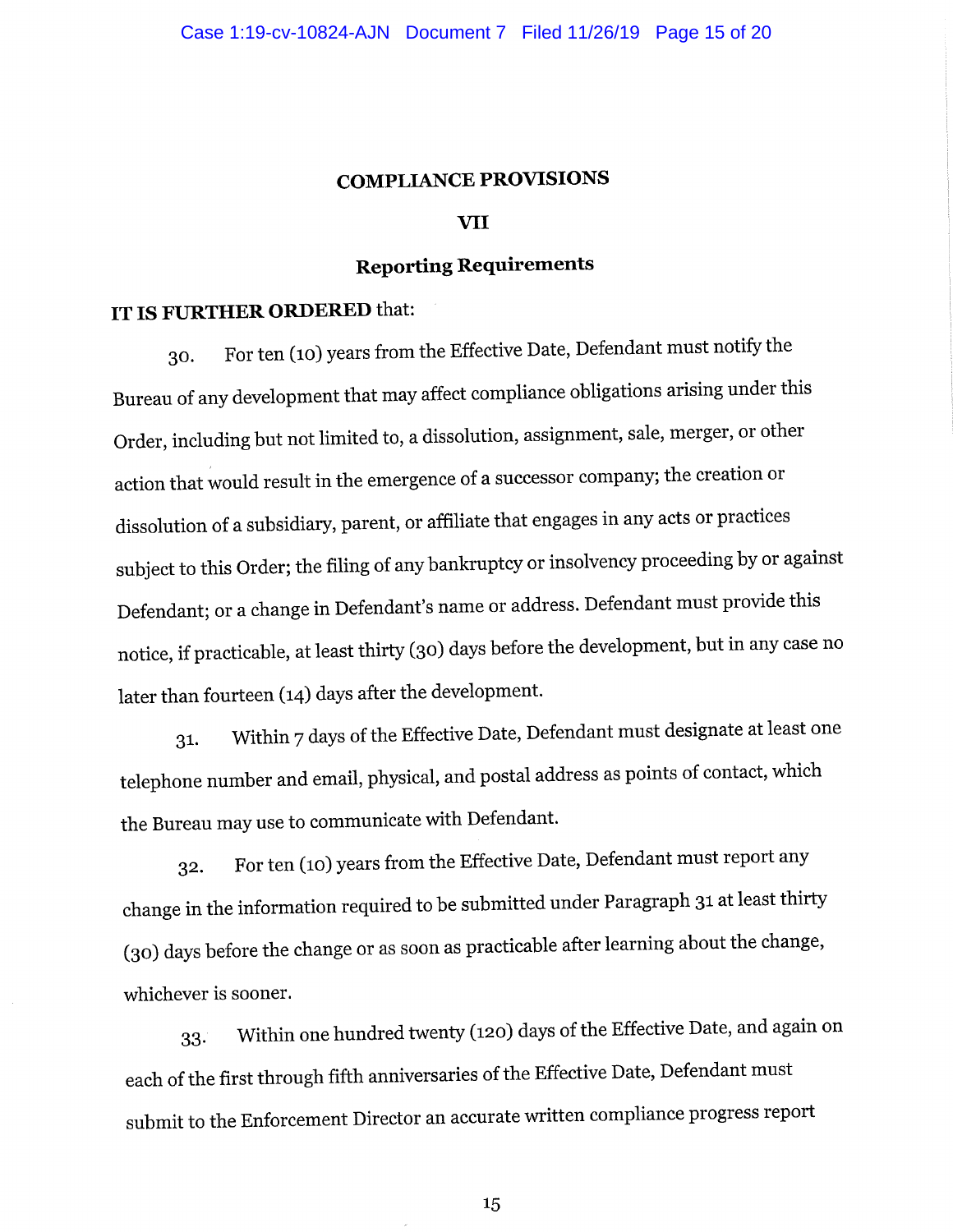("Compliance Report") that has been approved by the Board, or a committee thereof, which, at a minimum:

- a. Lists each applicable paragraph and subparagraph of the Order and describes in detail the manner and form in which Defendant has complied with each such paragraph and subparagraph of this Order;
- b. Describes in detail the manner and form in which Defendant has complied with the Redress Plan; and
- c. Attaches a copy of each Order Acknowledgment obtained under Section VIII, unless previously submitted to the Bureau.

#### **VIII**

# **Order Distribution and Acknowledgment**

# IT IS FURTHER ORDERED that:

Within seven (7) days of the Effective Date, Defendant must submit to the 34. Enforcement Director an acknowledgment of receipt of this Order, sworn under penalty of perjury.

Within thirty (30) days of the Effective Date, Defendant must deliver a  $35.$ copy of this Order to each of its board members and executive officers, as well as to any managers, employees, or other agents and representatives who have responsibilities related to the subject matter of the Order.

For five (5) years from the Effective Date, Defendant must deliver a copy of 36. this Order to any business entity resulting from any change in structure referred to in Section VII, any future board members and executive officers, as well as to any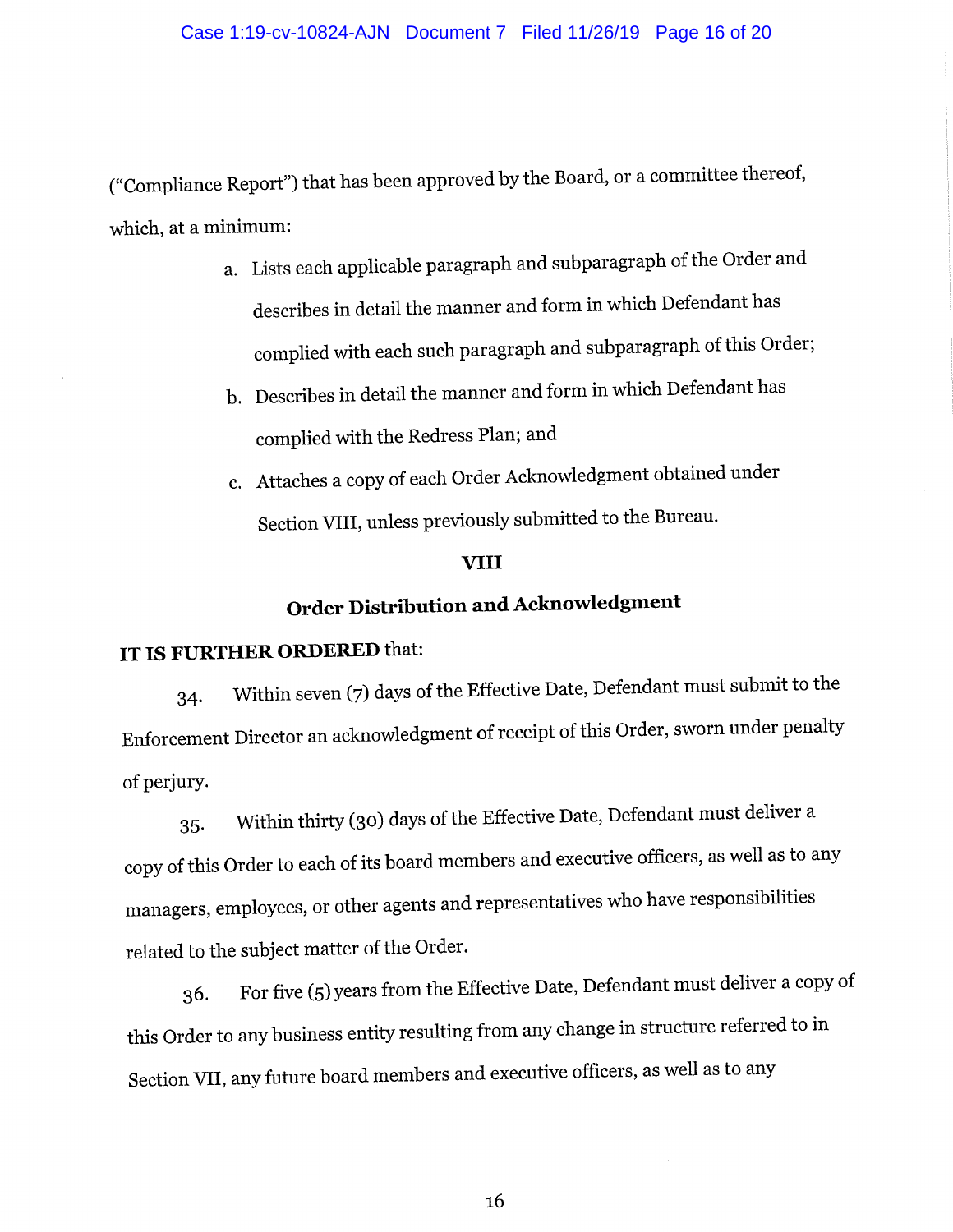managers, employees, or other agents and representatives who will have responsibilities related to the subject matter of the Order before they assume their responsibilities.

Defendant must secure a signed and dated statement acknowledging 37. receipt of a copy of this Order, ensuring that any electronic signatures comply with the requirements of the E-Sign Act, 15 U.S.C. § 7001 et seq., within thirty (30) days of delivery, from all persons receiving a copy of this Order under this Section.

#### IX

## Recordkeeping

## IT IS FURTHER ORDERED that:

Defendant must create, or if already created, retain, for at least five (5) 38. years from the Effective Date, the following business records:

- a. All documents and records necessary to demonstrate full compliance with each provision of this Order, including all submissions to the Bureau.
- b. All documents and records pertaining to the Redress Plan, described in Section IV above.

Defendant must retain the documents identified in Paragraph 38 for at 39. least five (5) years from the Effective Date.

Defendant must make the documents identified in Paragraph 38 available 40. to the Bureau upon the Bureau's request.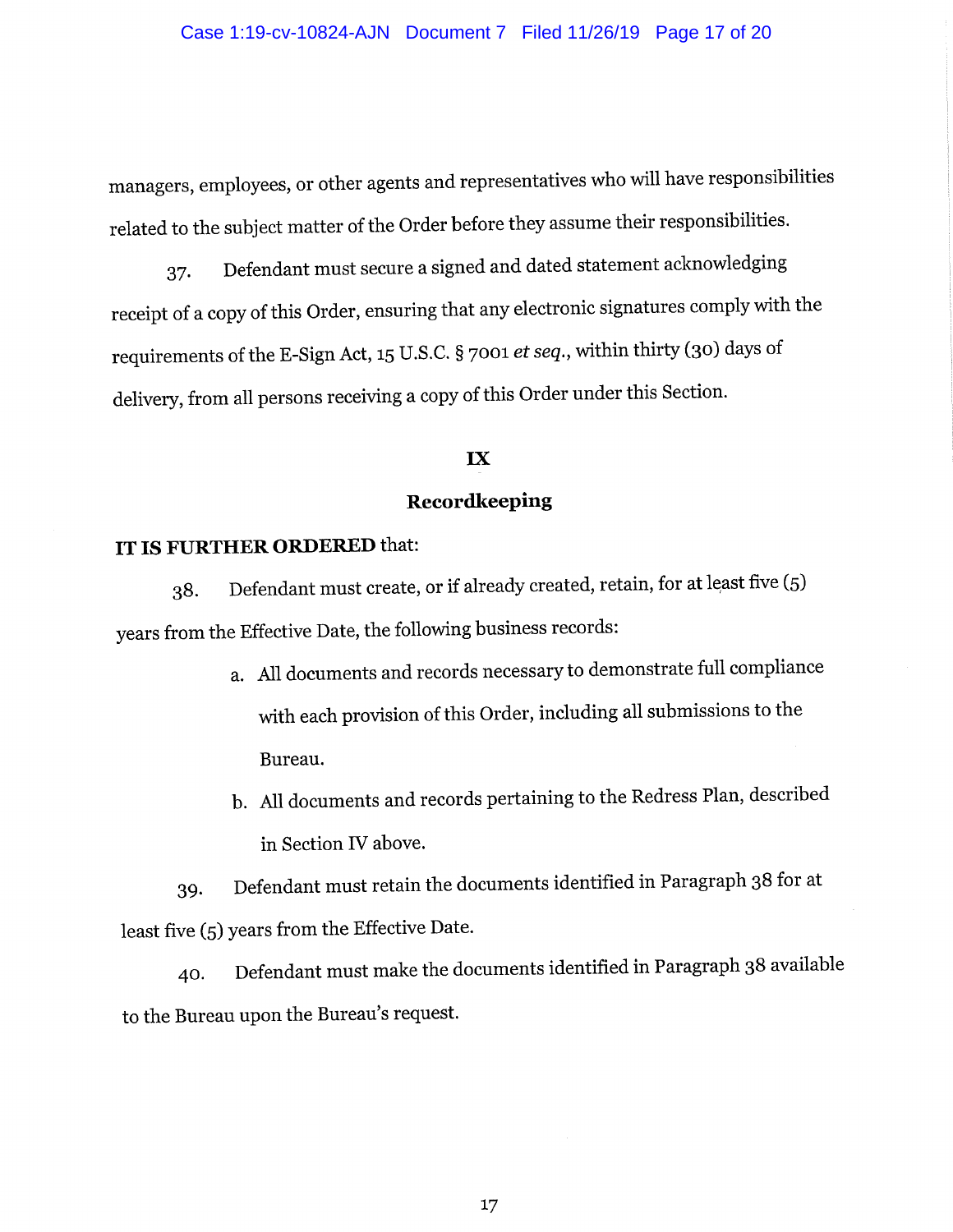## $\mathbf X$

#### **Notices**

### IT IS FURTHER ORDERED that:

Unless otherwise directed in writing by the Bureau, Defendant must 41. provide all submissions, requests, communications, or other documents relating to this Order in writing, with the subject line, "CFPB v. Sterling Infosystems, Inc., Case No. 1:19-cv-10824," and send them by overnight courier or first-class mail to the below address and contemporaneously by email to Enforcement\_Compliance@cfpb.gov:

**Assistant Director for Enforcement** 

Bureau of Consumer Financial Protection

Attention: Office of Enforcement

1700 G Street NW

Washington DC 20552

## XI

# **Cooperation with the Bureau**

# IT IS FURTHER ORDERED that:

Defendant must cooperate fully to help the Bureau determine the identity 42. and address of, and the amount of injury sustained by, each Affected Consumer based on information in Sterling's or its agents' possession or control. Defendant must provide such information within thirty (30) days of receiving a written request from the Bureau.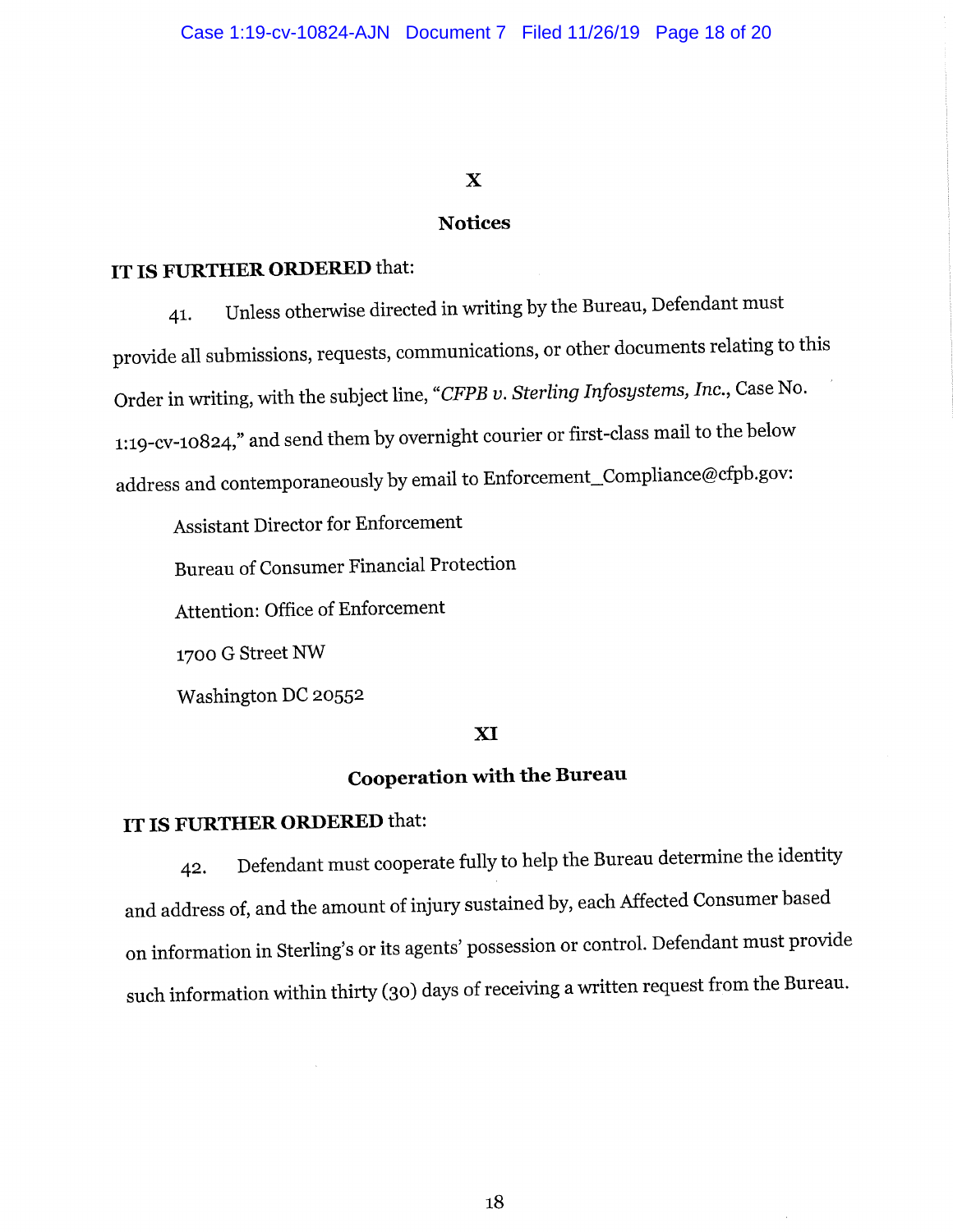#### **XII**

#### **Compliance Monitoring**

IT IS FURTHER ORDERED that, to monitor Defendant's compliance with this Order:

Within fourteen (14) days of receipt of a written request from the Bureau, 43. Defendant must submit additional compliance reports or other requested nonprivileged information, related to requirements of this Order, which múst be sworn under penalty of perjury; provide sworn testimony related to requirements of this Order and Defendant's compliance with those requirements; or produce non-privileged documents related to requirements of this Order and Defendant's compliance with those requirements.

Defendant must permit Bureau representatives to interview about the 44. requirements of this Order and Defendant's compliance with those requirements any employee or other person affiliated with Defendant who has agreed to such an interview. The person interviewed may have counsel present.

Nothing in this Order will limit the Bureau's lawful use of compulsory 45. process, under 12 C.F.R. § 1080.6.